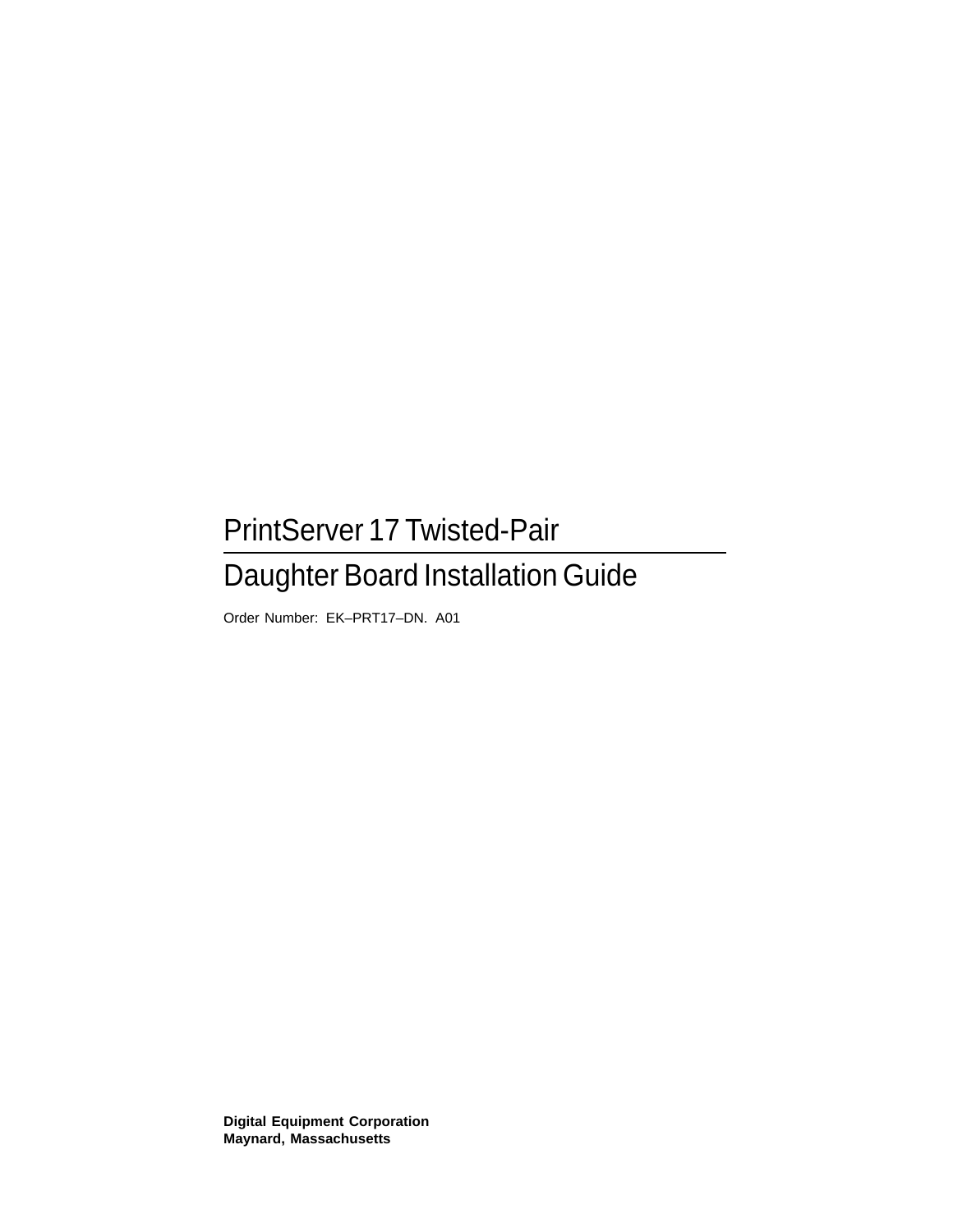#### **First Printing, February 1993**

The information in this document is subject to change without notice and should not be construed as a commitment by Digital Equipment Corporation. Digital Equipment Corporation assumes no responsibility for any errors that may appear in this document.

The software described in this document is furnished under a license and may be used or copied only in accordance with the terms of such license.

No responsibility is assumed for the use or reliability of software on equipment that is not supplied by Digital Equipment Corporation or its affiliated companies.

Restricted Rights: Use, duplication, or disclosure by the U.S. Government is subject to restrictions as set forth in subparagraph (c)(1)(ii) of the Rights in Technical Data and Computer Software clause at DFARS 252.227-7013.

© Digital Equipment Corporation 1993.

All Rights Reserved. Printed in U.S.A.

The postpaid Reader's Comments forms at the end of this document request your critical evaluation to assist in preparing future documentation.

The following are trademarks of Digital Equipment Corporation: DECnet, DECprint, PrintServer, ULTRIX, VAX, VMS, and the DIGITAL logo.

All other trademarks and registered trademarks are the property of their respective holders.

S1791

This document was prepared using VAX DOCUMENT, Version 2.1.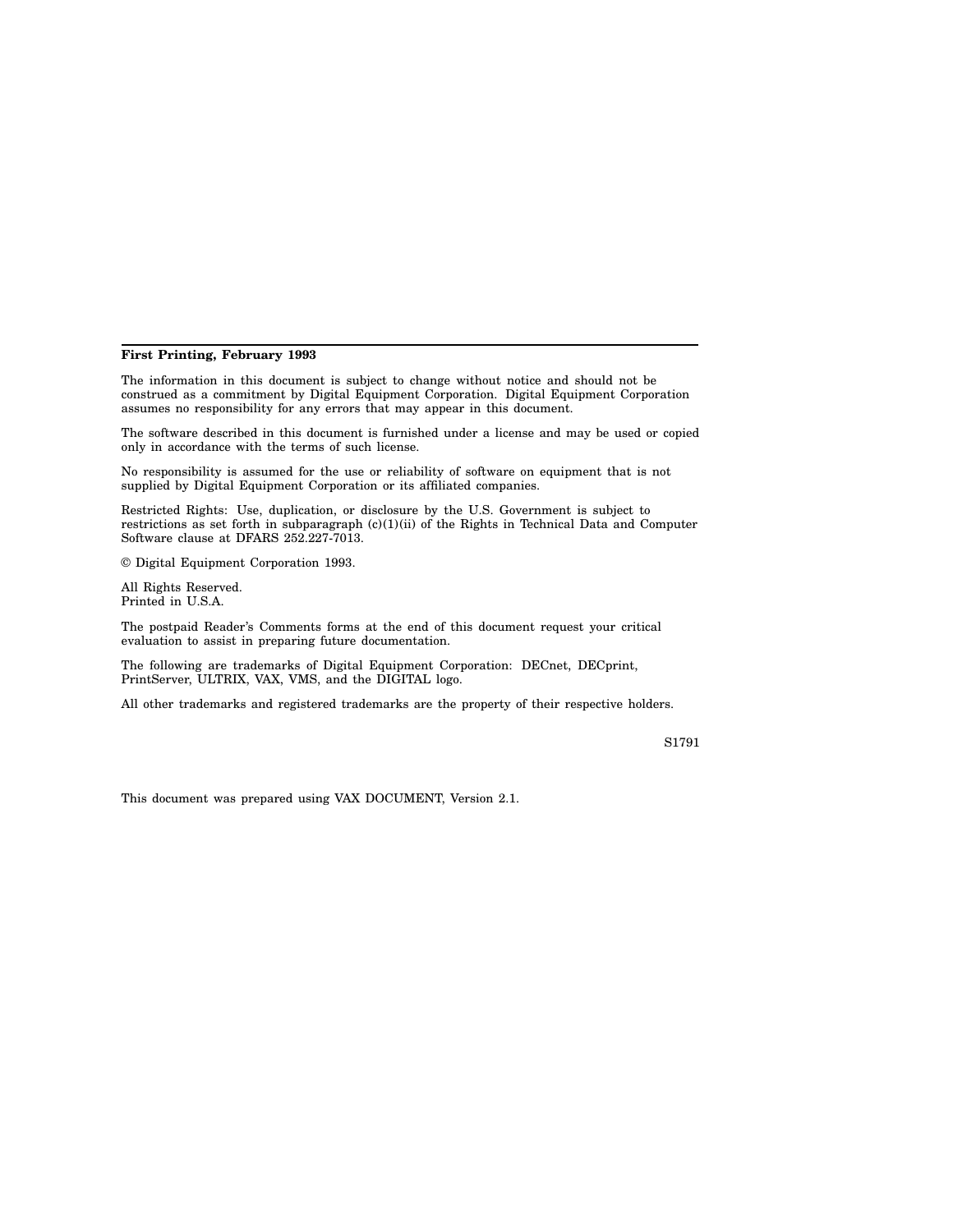# **Preface**

This guide describes how to install the Twisted-pair Ethernet daughter board on the PrintServer 17 printer controller board.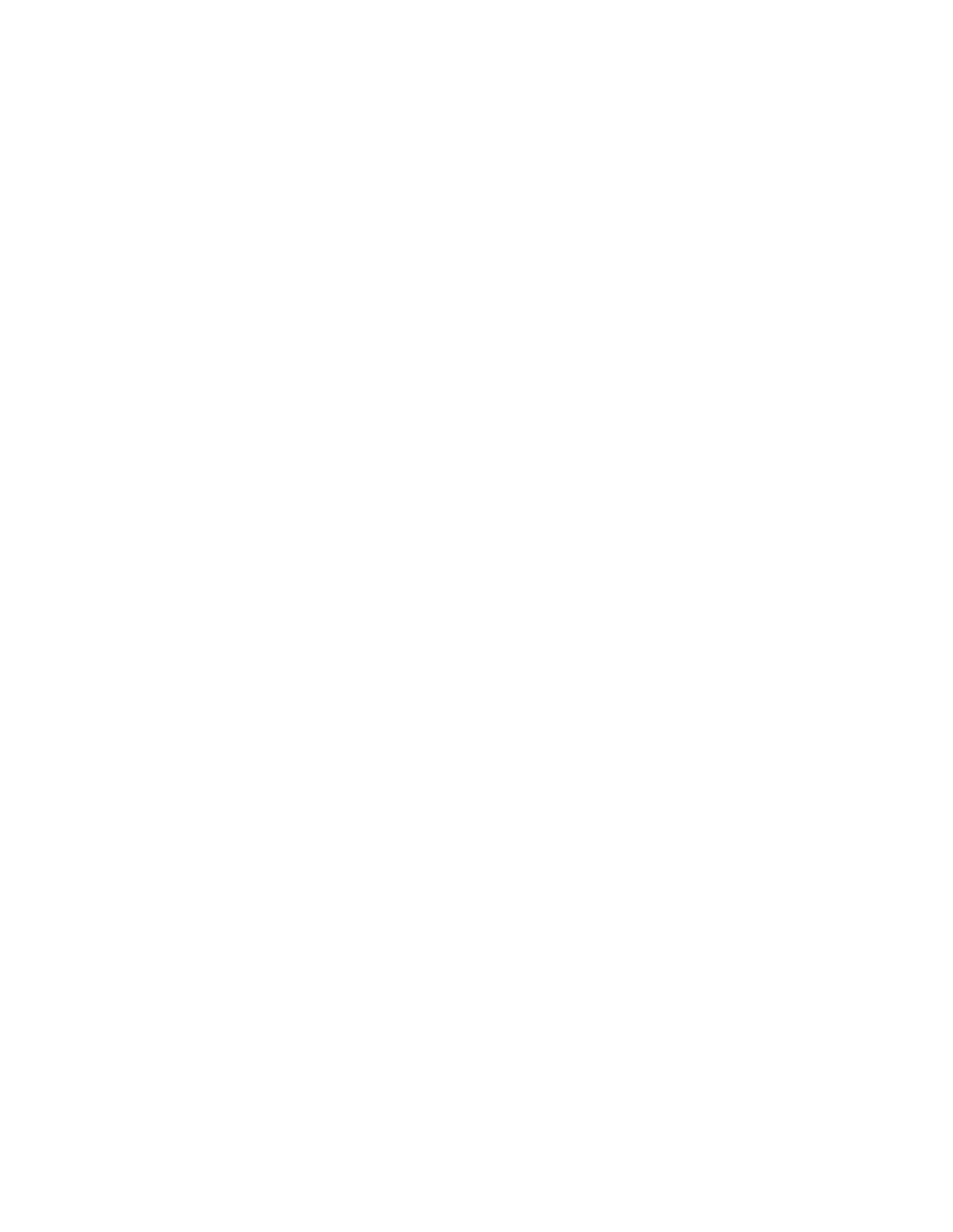# **1 Daughter Board Installation**

Use the following procedure to remove the controller board assembly and install the daughter board in the PrintServer 17 printer. If you need additional information about the printer such as how to power off the printer, cable locations, and so on, refer to the *PrintServer 17 Operator's Guide*

- 1. Power off both the front and rear power switches on the printer.
- 2. Disconnect the network interface cable from the connector panel on the back of the printer.
- 3. Remove the top and bottom paper cassettes from the printer.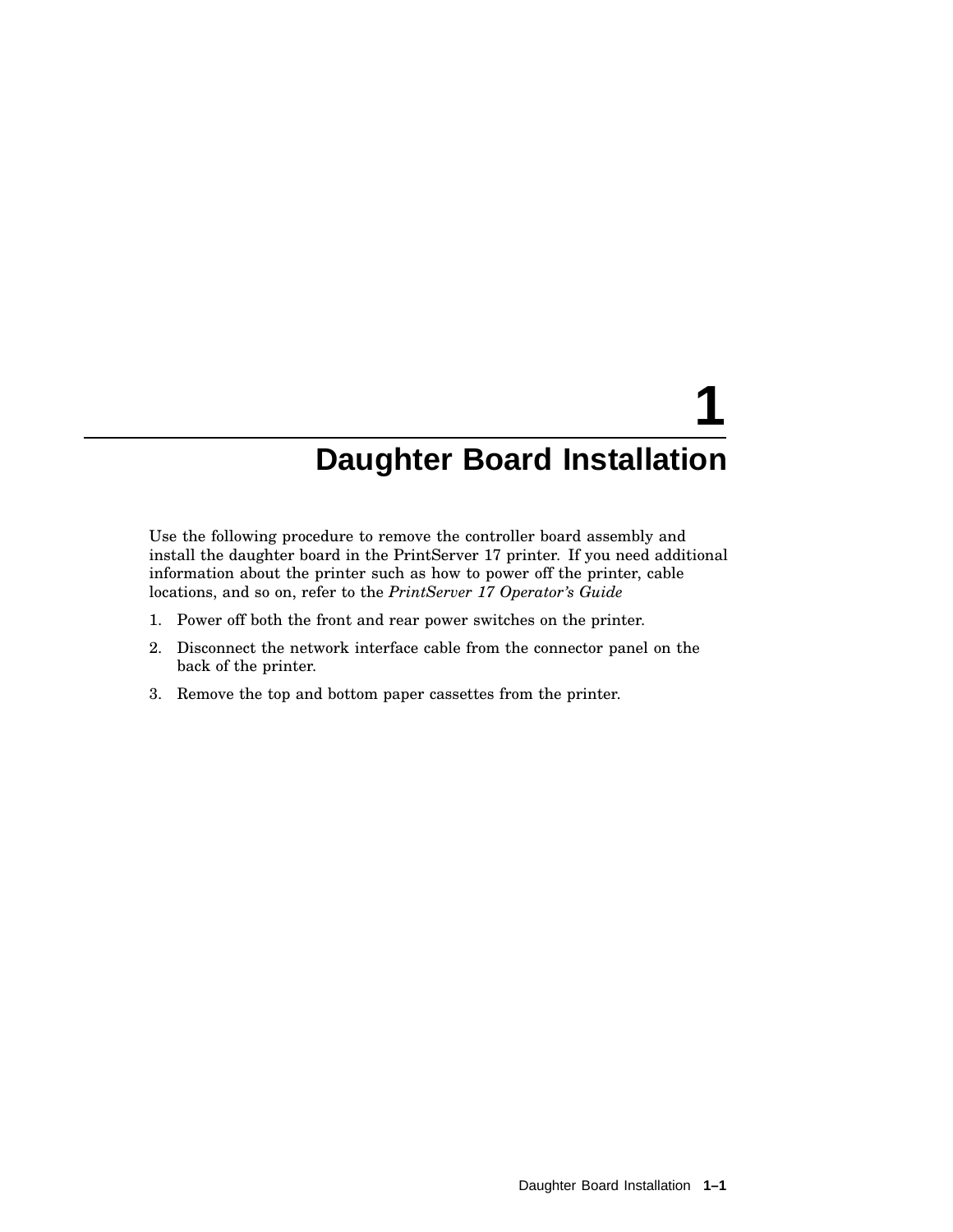- 4. Loosen the two captive screws  $\bullet$  on the interface connector panel.
	- $\sqrt{\phantom{a}}$  If the screws are too tight to loosen by hand, use a flat-bladed screw driver to loosen the screws.

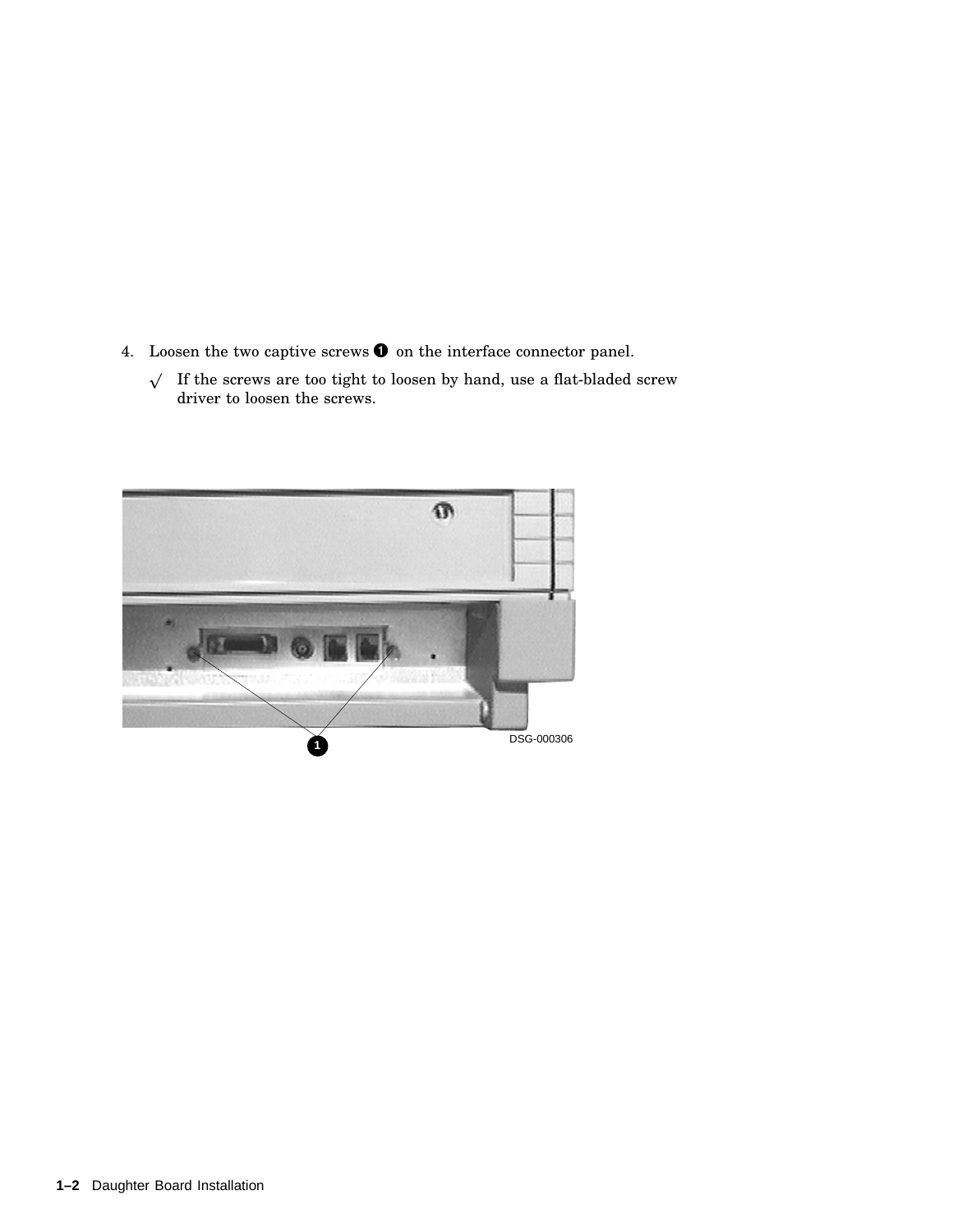5. Pull the controller board assembly out from the front of the printer.

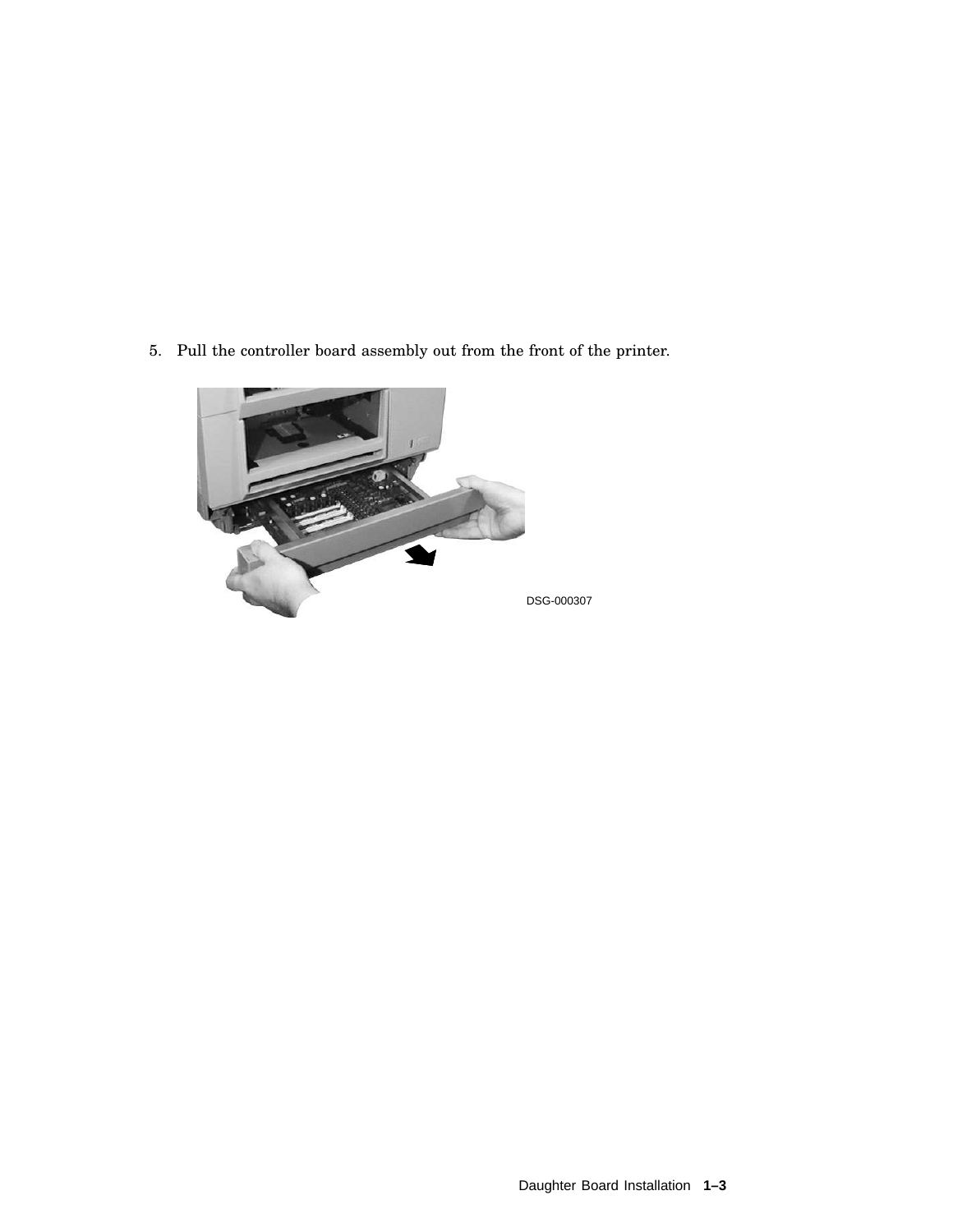- 6. Loosen the two captive screws  $\bullet$  on the daughter board.
	- $\sqrt{\phantom{a}}$  If the screws are too tight to loosen by hand, use a flat-bladed screw driver to loosen the screws.

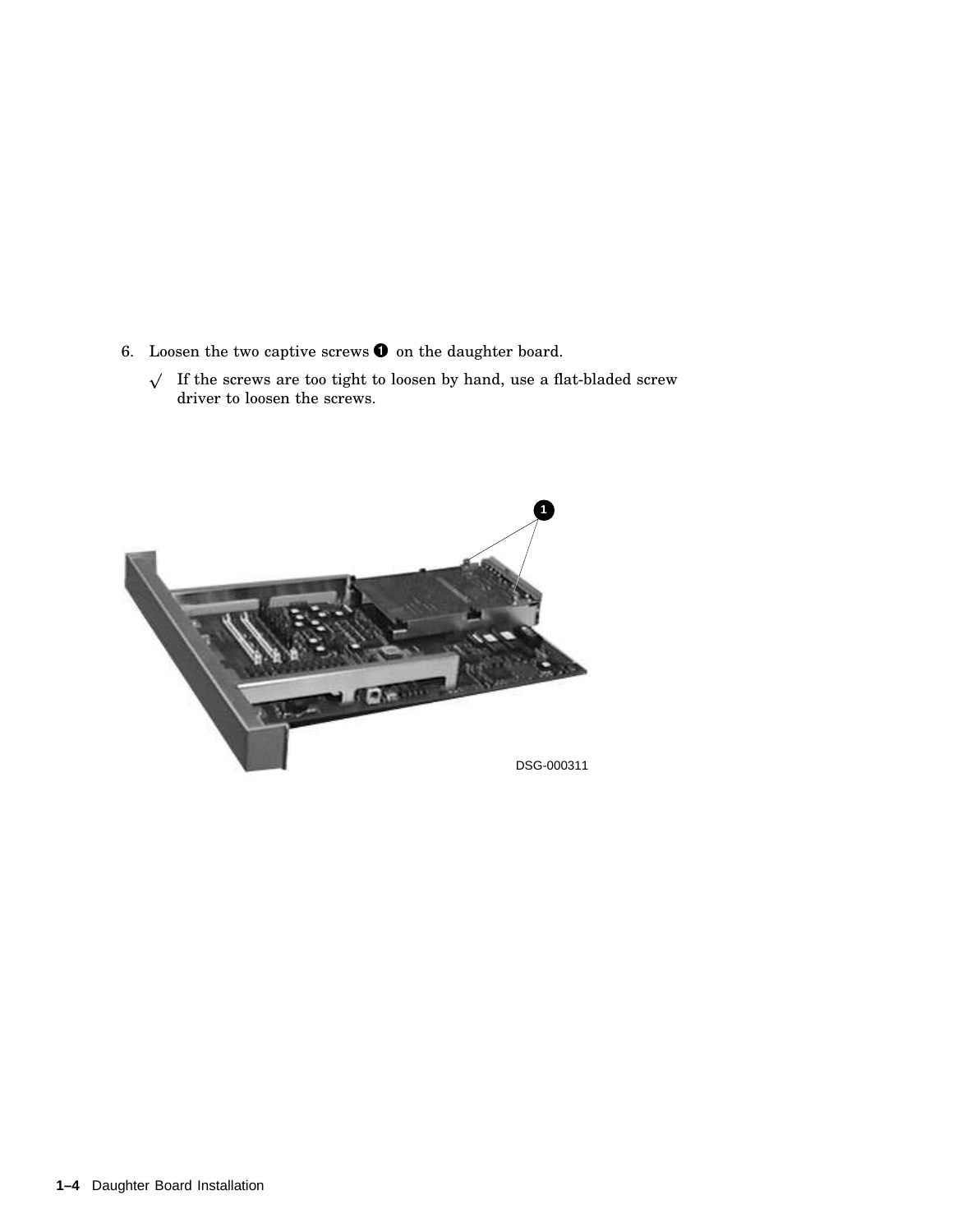7. Spread the four retaining clips  $\bullet$  to release the daughter board.

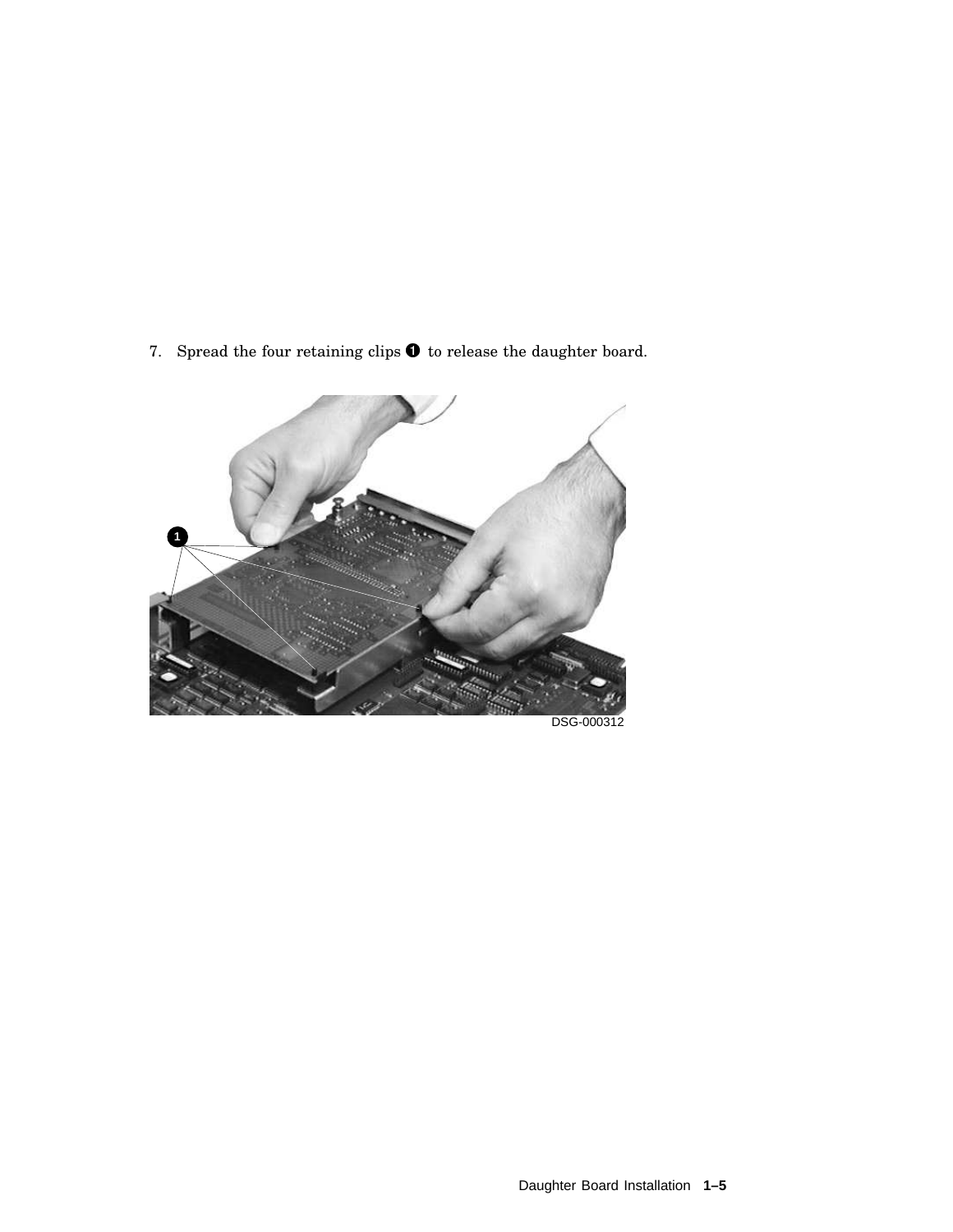8. Lift the daughter board straight up from its connector.



DSG-000313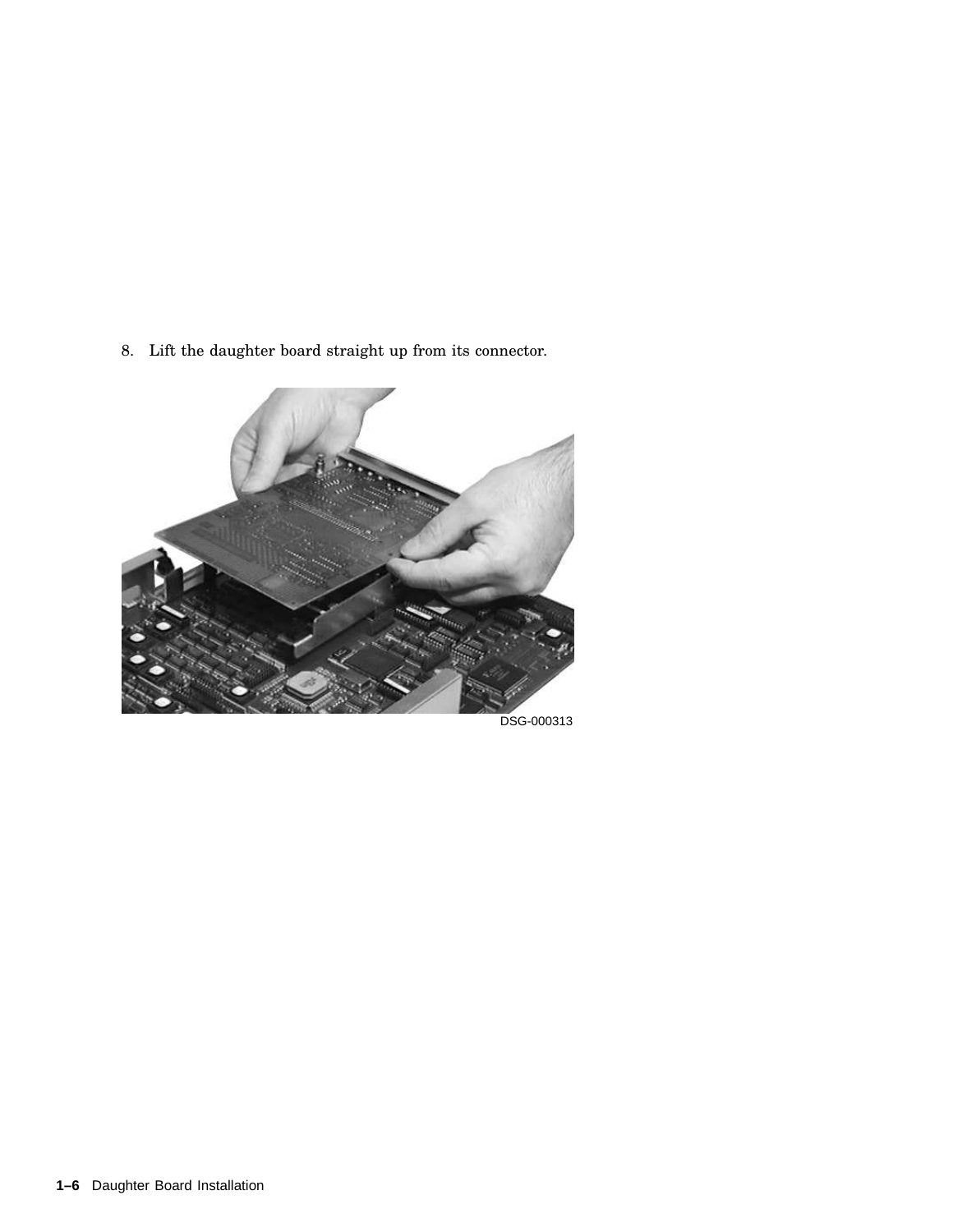9. Install the new Twisted-pair daughter board by aligning the holes over the retaining clips.

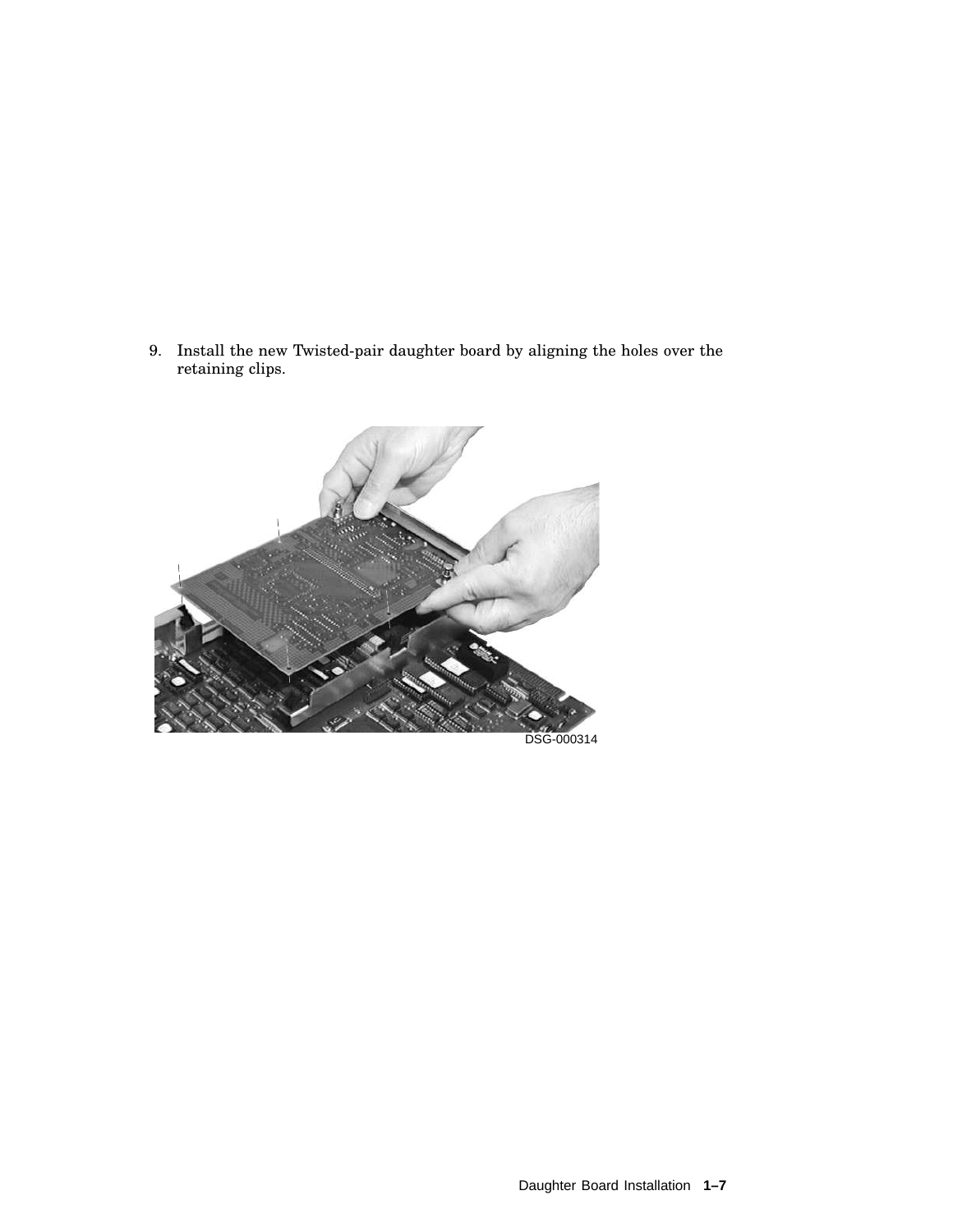- 10. Connect the daughter board by pressing down on each side of its connector etch  $\bullet$ .
	- Press down on the daughter board at each retaining clip location (see  $\qquad \qquad \blacksquare$ arrows) to be sure it is held securely in place.



DSG-000315